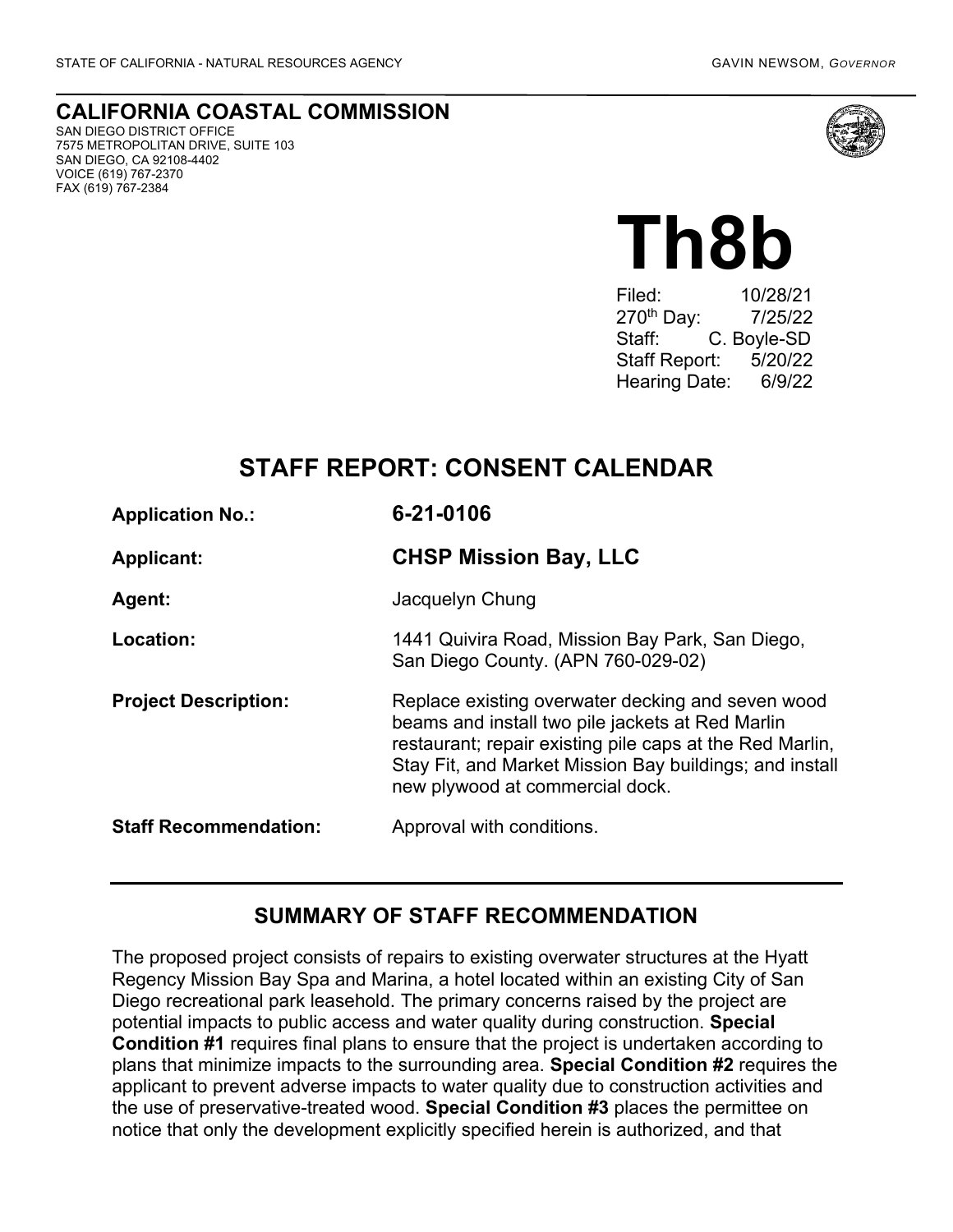further development on the leasehold will require additional review and potential permitting from the Commission.

Commission staff recommends that the Commission **APPROVE** coastal development permit application 6-21-0106, as conditioned. The motion is on page 4. The standard of review is Chapter 3 of the Coastal Act.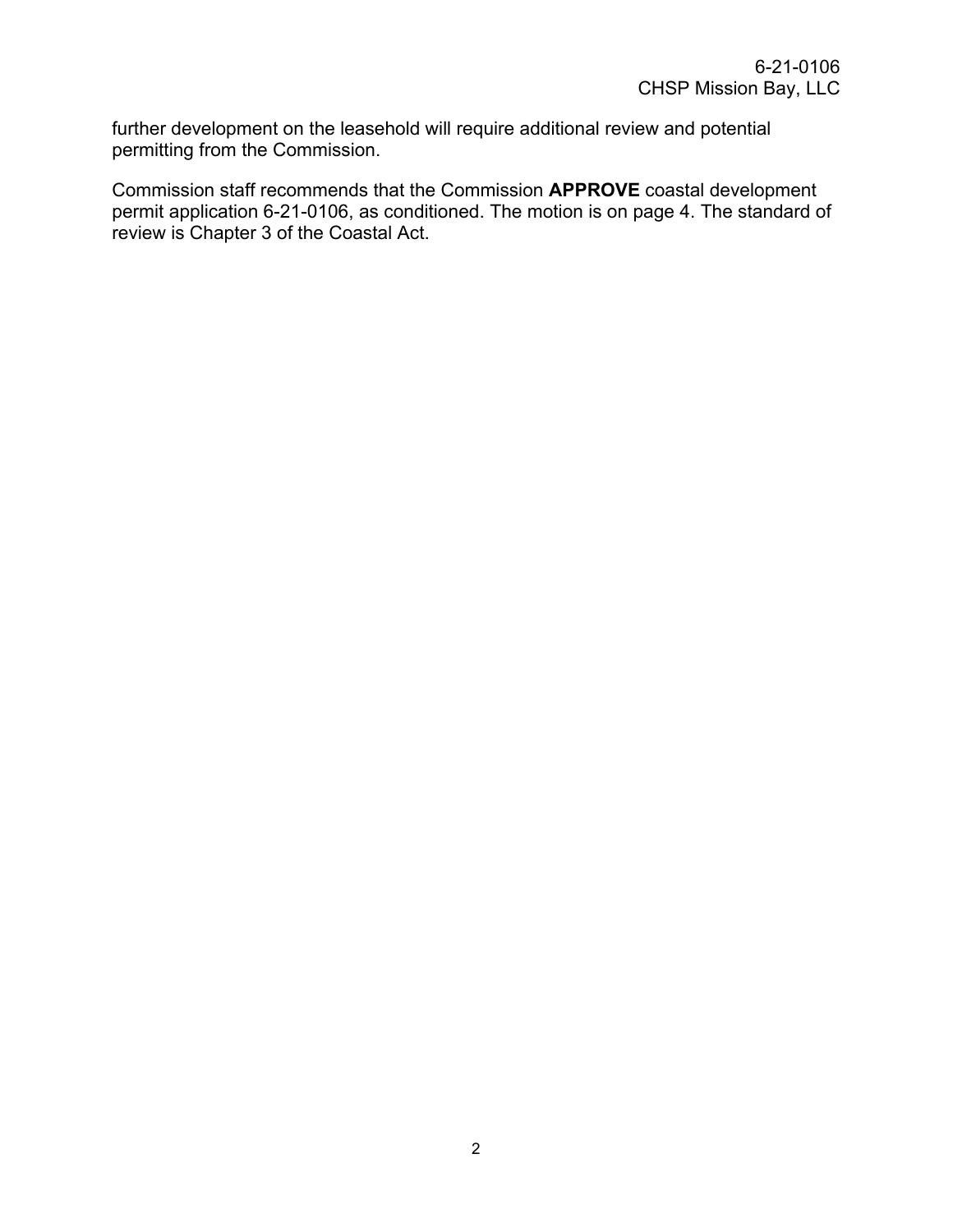## **TABLE OF CONTENTS**

| APPENDIX A - SUBSTANTIVE FILE DOCUMENTS 14 |  |
|--------------------------------------------|--|

## **EXHIBITS**

Exhibit 1 – [Vicinity Map](https://documents.coastal.ca.gov/reports/2022/6/Th8b/Th8b-6-2022-exhibits.pdf)

Exhibit 2 – [Aerial View](https://documents.coastal.ca.gov/reports/2022/6/Th8b/Th8b-6-2022-exhibits.pdf)

[Exhibit 3 –](https://documents.coastal.ca.gov/reports/2022/6/Th8b/Th8b-6-2022-exhibits.pdf) Site Plan

Exhibit 4 – [Construction Staging Area](https://documents.coastal.ca.gov/reports/2022/6/Th8b/Th8b-6-2022-exhibits.pdf)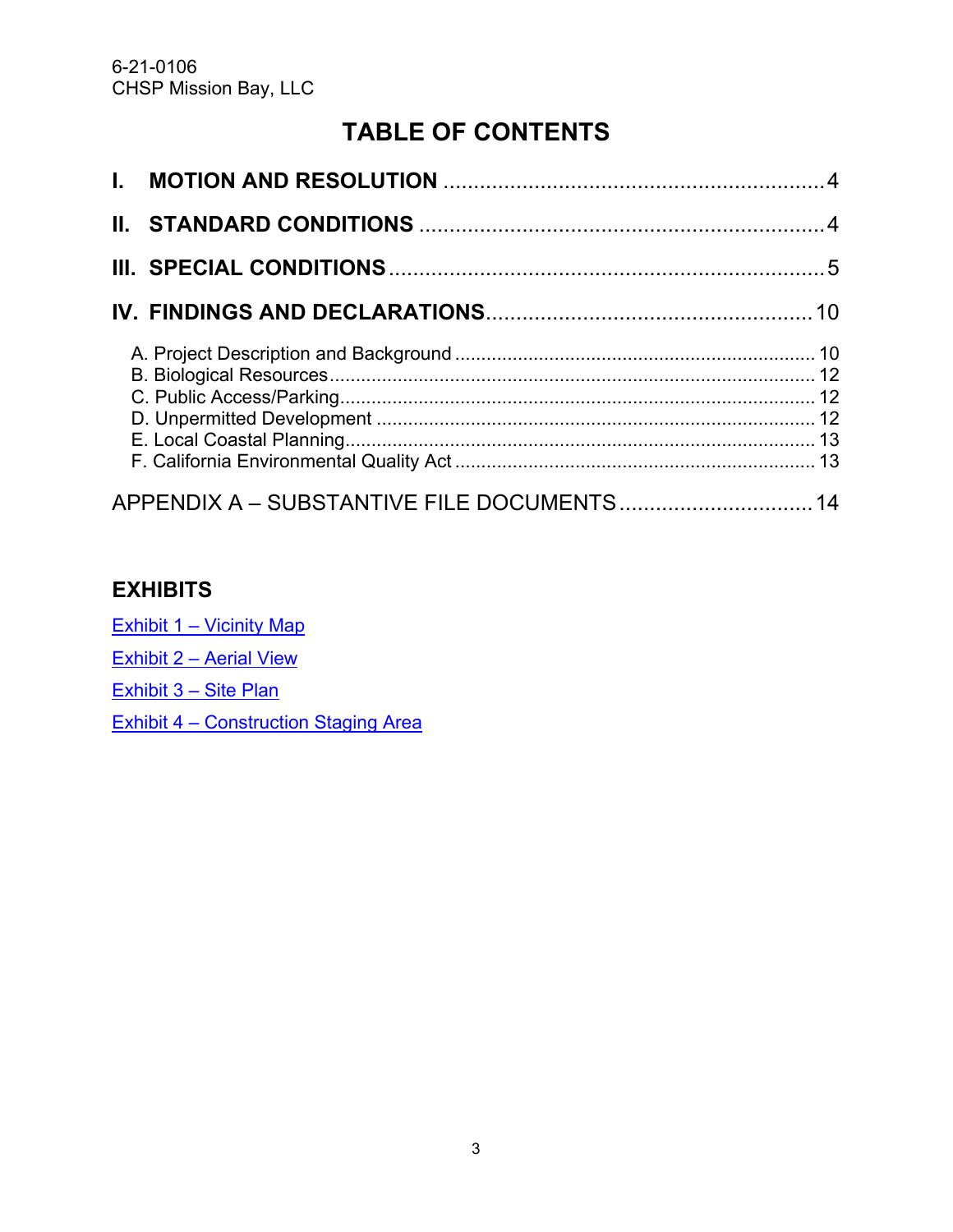## <span id="page-3-0"></span>**I. MOTION AND RESOLUTION**

#### **Motion:**

I move that the Commission **approve** the coastal development permit applications included on the consent calendar in accordance with the staff recommendation.

Staff recommends a **YES** vote. Passage of this motion will result in approval of all the permits included on the consent calendar. The motion passes only by affirmative vote of a majority of Commissioners present.

#### **Resolution:**

The Commission hereby approves the Coastal Development Permit for the proposed project and adopts the findings set forth below on grounds that the development as conditioned will be in conformity with the policies of Chapter 3 of the Coastal Act. Approval of the permit complies with the California Environmental Quality Act because either 1) feasible mitigation measures and/or alternatives have been incorporated to substantially lessen any significant adverse effects of the development on the environment, or 2) there are no further feasible mitigation measures or alternatives that would substantially lessen any significant adverse impacts of the development on the environment.

## <span id="page-3-1"></span>**II. STANDARD CONDITIONS**

- **1. Notice of Receipt and Acknowledgment**. The permit is not valid and development shall not commence until a copy of the permit, signed by the applicant or authorized agent, acknowledging receipt of the permit and acceptance of the terms and conditions, is returned to the Commission office.
- **2. Expiration**. If development has not commenced, the permit will expire two years from the date on which the Commission voted on the application. Development shall be pursued in a diligent manner and completed in a reasonable period of time. Application for extension of the permit must be made prior to the expiration date.
- **3. Interpretation**. Any questions of intent of interpretation of any condition will be resolved by the Executive Director or the Commission.
- **4. Assignment**. The permit may be assigned to any qualified person, provided assignee files with the Commission an affidavit accepting all terms and conditions of the permit.
- **5. Terms and Conditions Run with the Land**. These terms and conditions shall be perpetual, and it is the intention of the Commission and the applicant to bind all future owners and possessors of the subject property to the terms and conditions.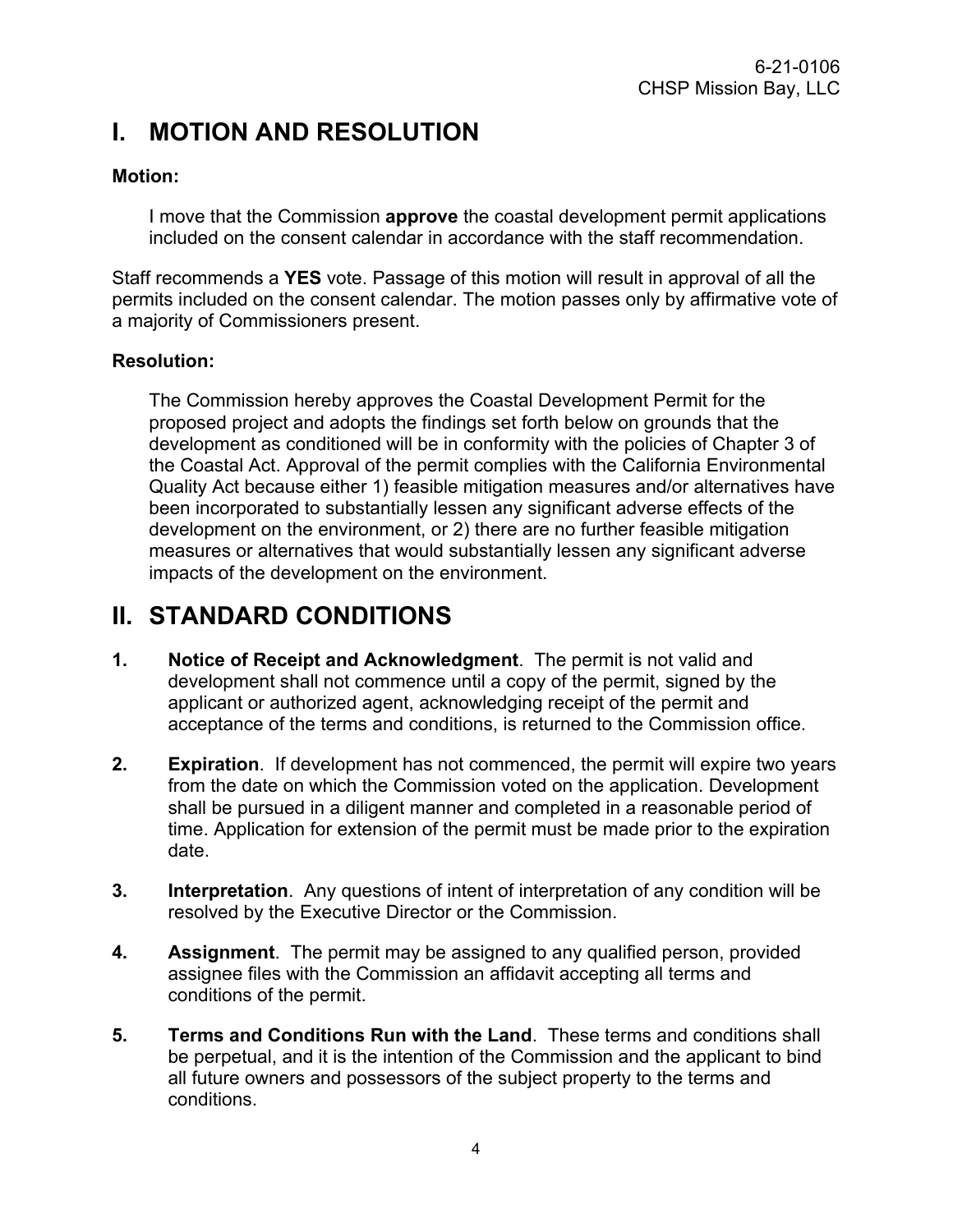## <span id="page-4-0"></span>**III. SPECIAL CONDITIONS**

#### **1. Revised Final Plans.**

- a. PRIOR TO ISSUANCE OF THE COASTAL DEVELOPMENT PERMIT, the applicant shall submit, for the review and written approval of the Executive Director, the following plans:
	- i. Final plans approved by the City of San Diego that are in substantial conformance with the plans prepared by Building Consultants, Ltd. and received by the Coastal Commission's San Diego office on February 25 and May 18, 2021.
	- ii. Final construction staging and storage plans that show the location of all staging and storage related to the development approved in this permit, which shall occur outside of public parking and public rights-of-way. The plan shall identify where employees and customers will be directed to park while the parking spaces are unavailable. Employees and customers shall not be directed to park in public parking spaces. All parking spaces adjacent to Red Marlin shall be made available for use after construction is complete.
- b. The permittee shall undertake development in conformance with the approved final plans unless the Commission amends this permit or the Executive Director determines that no amendment is legally required for any proposed minor deviations.
- **2. Water Quality Best Management Practices..** PRIOR TO ISSUANCE OF THIS COASTAL DEVELOPMENT PERMIT, the applicant shall submit, for the written approval of the Executive Director, Water Quality Best Management Practices Plan that includes, at a minimum, the following requirements to protect coastal water quality:
	- a. Type of Treated Wood Used for Overwater Structures. For all components of the overwater structures that the applicant proposes to replace with preservative-treated wood, a type of treated wood shall be selected that minimizes the risk of aquatic and sediment toxicity, as follows:
		- 1. Wood treated with the preservative Ammoniacal Copper Zinc Arsenate (ACZA) shall be used, as proposed, for all wood components that will be replaced, including the deck framing, beams, and plywood sub-decking. Trex composite decking will be installed as the new decking surface material, as proposed.
		- 2. The ACZA-treated replacement wood used for the structures shall be treated to a preservative retention level of 0.60 pcf, for Use Category 4B, as proposed. This is the appropriate preservative retention level, as the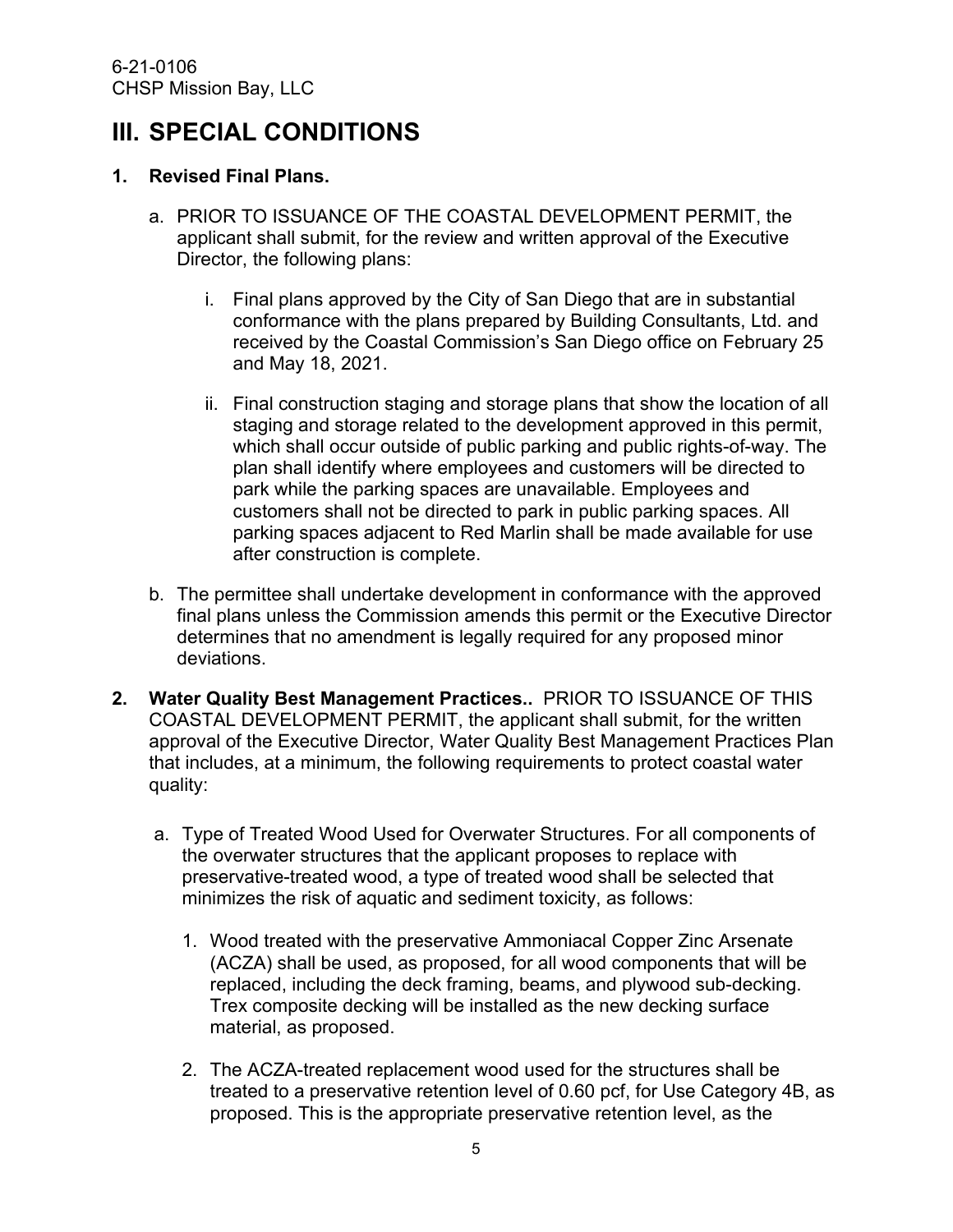replacement treated wood will not be subject to saltwater splash.

- 3. Where available, only treated wood that has been certified for use in aquatic environments shall be used (as indicated by a BMP Quality Mark or Certificate of Compliance), in accordance with industry standards such as the Best Management Practices for the Use of Treated Wood in Aquatic and Wetland Environments by the Western Wood Preservers Institute, et al.
- b. Best Management Practices (BMPs) for Use of Treated Wood in the Aquatic **Environment** 
	- 1. Treated wood sawdust and debris shall not be allowed to enter coastal waters. If treated wood is saw-cut, drilled, or sanded during demolition, removal, installation, or maintenance, all sawdust and debris generated shall be contained and removed. Sawing, drilling, and sanding of treated wood shall not be conducted overwater, to the extent feasible.
	- 2. If a topical wood preservative (such as Copper Naphthenate) is used for field-treatment of cut ends and drilled holes in treated wood, drips or spills of the preservative shall not be allowed to enter coastal waters. Apply fieldtreatment of a topical preservative sparingly to cut ends and drilled holes in treated wood, because it does not bond as strongly to wood compared to pressure-treatments. Application of a topical preservative to treated wood shall not be conducted overwater, to the extent feasible.
	- 3. Treated wood and treated-wood debris shall be stored a minimum of 50 feet from coastal waters (measured from the high-tide line), drainage courses, and storm drain inlets; shall be stored on an impervious surface; and shall be covered during rain events.
- c. Use of Paints, Coatings, Sealants, and Other Products
	- 1. Any paint, coating, wrapping, pile jacket, sealant, adhesive, caulk, or other product used in construction of the overwater and in-water structures shall be inert when fully dried and cured, and therefore not leach chemicals that could contribute to aquatic toxicity. These products shall be applied in a manner that prevents leaks and spills of the product from entering coastal waters during application.
	- 2. For overwater treated-wood components to which a non-toxic penetrating sealer (such as the proposed Thompson's Water Seal Penetrating Timber Oil) is proposed to be applied, the sealer shall be applied prior to installation of the treated wood component, and shall not be applied overwater, to the extent feasible.
	- 3. Maintenance and reapplication of a coating, sealer, or paint on treated wood used in overwater structures such as dock decking shall follow BMPs to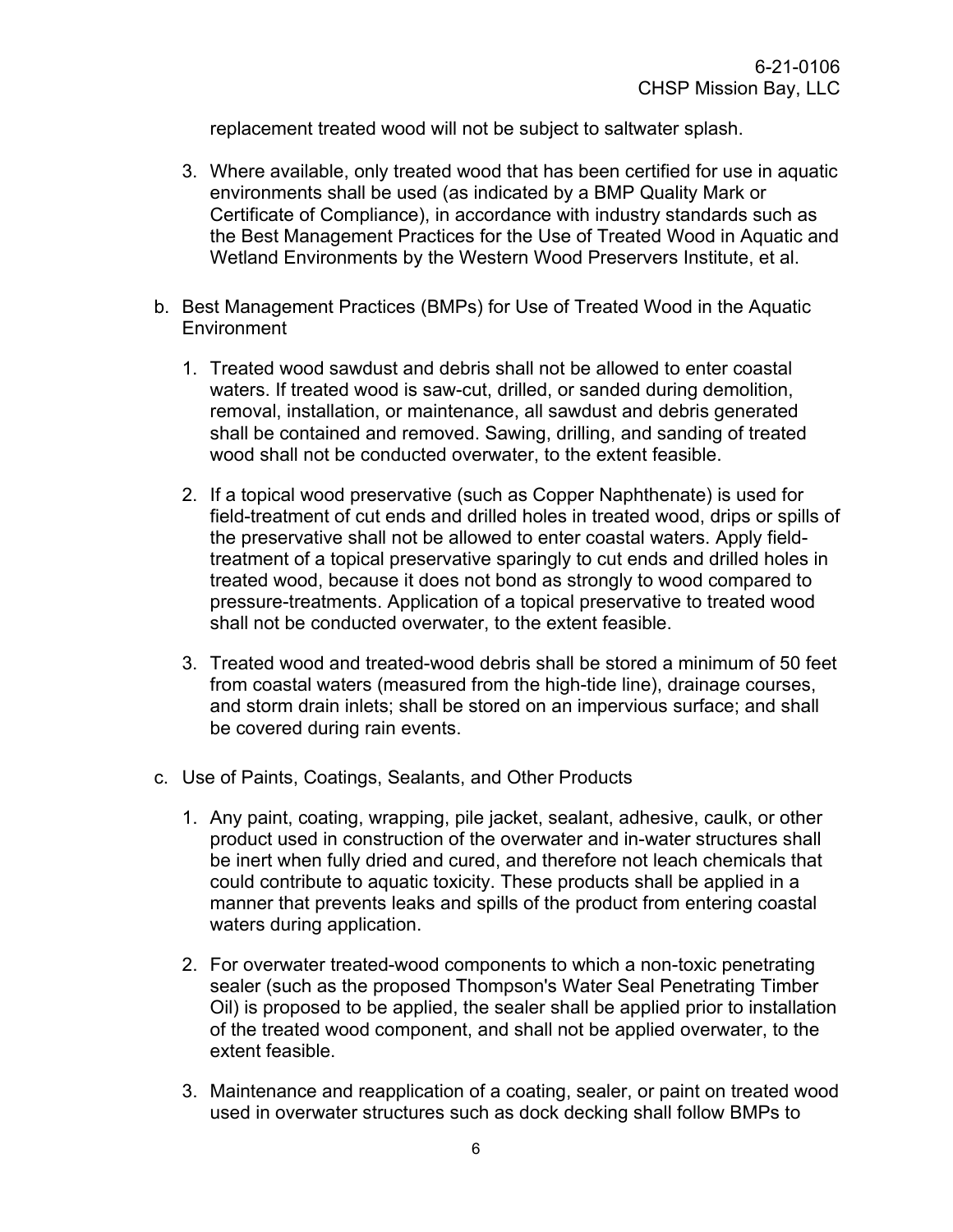minimize the release of treated wood particles and leaching of preservative chemicals into coastal waters.

- i. Sanding, scraping, or pressure-washing treated wood decking shall be avoided, to the extent feasible, as this may increase the leaching of wood preservatives and the discharge of treated wood particles into the water.
- ii. Deck cleaners and brighteners, especially those containing acid-based or highly oxidizing chemicals (such as bleach, sodium hydroxide, sodium percarbonate, oxalic acid, and citric acid) shall not be used on treated wood, as they may increase the leaching of wood preservatives, and they also contain ingredients that may directly harm aquatic life. Treated wood and treated-wood debris shall be stored a minimum of 50 feet from coastal waters (measured from the high-tide line), drainage courses, and storm drain inlets; shall be stored on an impervious surface; and shall be covered during rain events.
- d. BMPs for Overwater and In-water Demolition and Construction
	- 1. Tarps or other devices shall be used to capture all debris, sawdust, oil, grease, rust, dirt, drips, and spills resulting from overwater demolition and construction activities, to protect the quality of coastal waters.
	- 2. Floating booms shall be used to contain any floating debris accidentally discharged into coastal waters during demolition and construction activities. Non-buoyant debris discharged into coastal waters shall be recovered by divers as soon as possible. The collected debris shall be removed as soon as possible, but no later than the end of each day.
	- 3. Hydraulic construction equipment operated for one week or longer in, over, or adjacent to coastal waters (within 50 feet, measured from the high-tide line) shall use vegetable-oil-based hydraulic fluid, if feasible.
- e. BMPs for Repair of Piles
	- 1. An inert material that does not leach chemicals that could contribute to aquatic toxicity shall be used for the proposed pile jackets, such as the fiberglass-reinforced polymer pile jackets as proposed. The use of coal tar epoxy coatings, which leach polycyclic aromatic hydrocarbons (PAHs) that have high aquatic toxicity, shall be prohibited.
	- 2. All cleaning and preparation of surfaces shall use wet vacuum techniques, containment booms or heavy mesh containment netting so that any debris, chips, dust, dirt, and fine particles are collected and disposed of in a location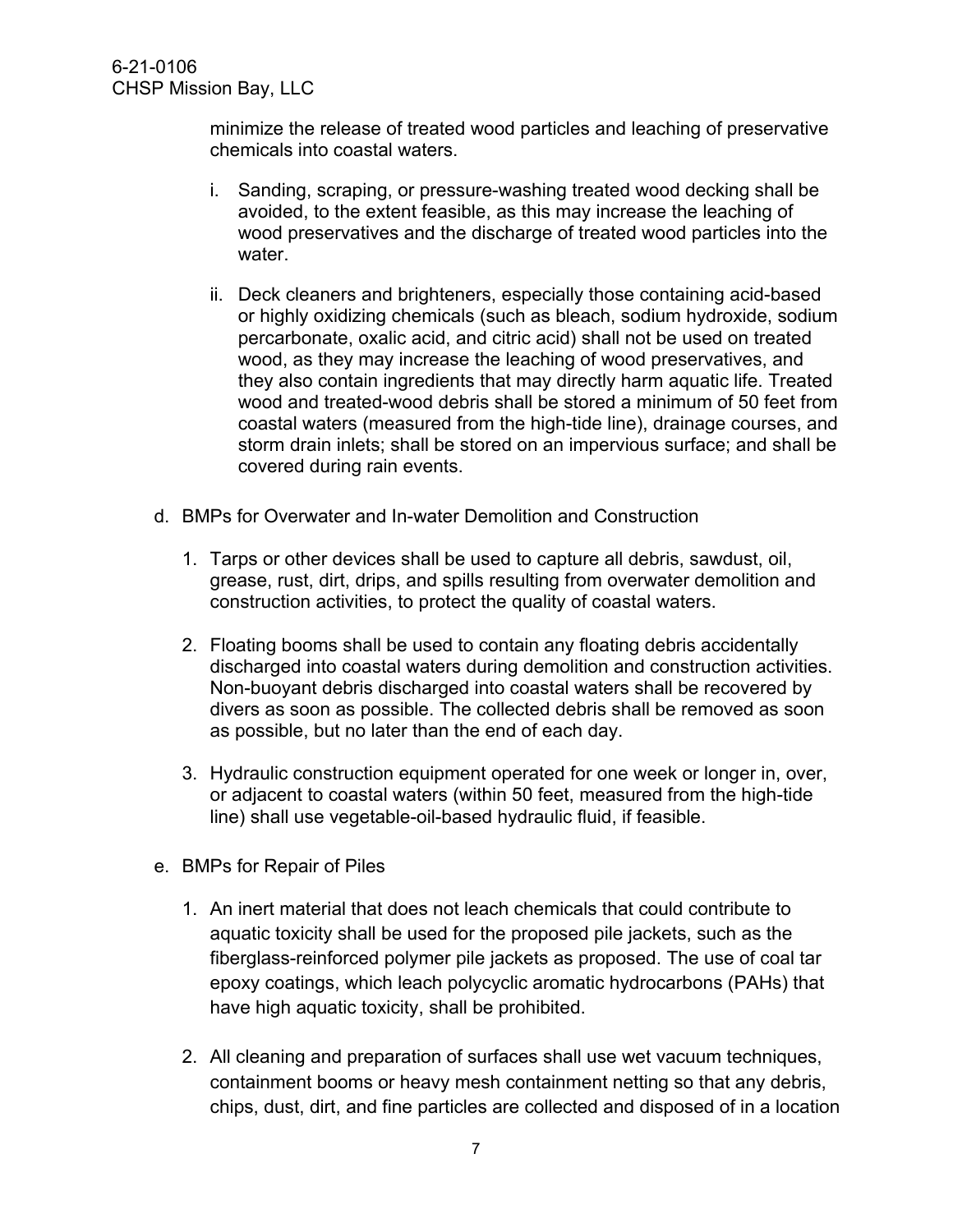where they will not enter coastal waters.

- 3. Preparation of corroded concrete by chipping, v-notching, or demolition shall be conducted while using a wet vacuum or similar technique so that any debris, dust, and fine particles are collected and disposed of in a location where they will not enter coastal waters. Dip nets shall be on-site and used to retrieve debris if it accidentally falls into the water.
- 4. Installation and application of epoxy, resin, or cementitious grout/fill shall be conducted when predicted weather and ocean conditions allow effective control and full containment and will remain dry until cured, in order to prevent any leaching of uncured treatment materials into coastal waters. It is preferable to perform the work in dry conditions (low tide) or off-site in a controlled-environment manufacturing facility, wherever feasible.
- 5. All pressure-injection and gravity-feed applications of epoxy, resin, or cementitious materials shall be closely monitored visually to ensure that these materials do not leak or spill into coastal waters during application.
- 6. The two proposed pile jackets shall be periodically monitored during the life of the structure, and shall be repaired or replaced if the materials begin to deteriorate, to ensure that fragments do not enter coastal waters and contribute to marine debris.
- f. BMPs for Spill Prevention and Equipment Maintenance
	- 1. Fueling and maintenance of construction equipment and vehicles shall be conducted off-site, if feasible. Any fueling and maintenance of mobile equipment conducted on site shall take place at a designated fueling and maintenance area located a minimum of 50 feet from coastal waters (measured from the high-tide line), drainage courses, and storm drain inlets, unless these inlets are blocked to protect against the accidental discharge of fuel and other pollutants from maintenance activities. The fueling and maintenance area shall be designed to fully contain any spills of fuel, oil, or other pollutants. Equipment that cannot be feasibly relocated to a designated fueling and maintenance area (such as cranes) may be fueled and maintained in other areas of the site, provided that procedures are implemented to fully contain any potential spills.
	- 2. Construction vehicles and mechanized equipment operating at the project site shall be inspected daily to ensure there are no leaking fluids, and shall be serviced immediately if a leak is found.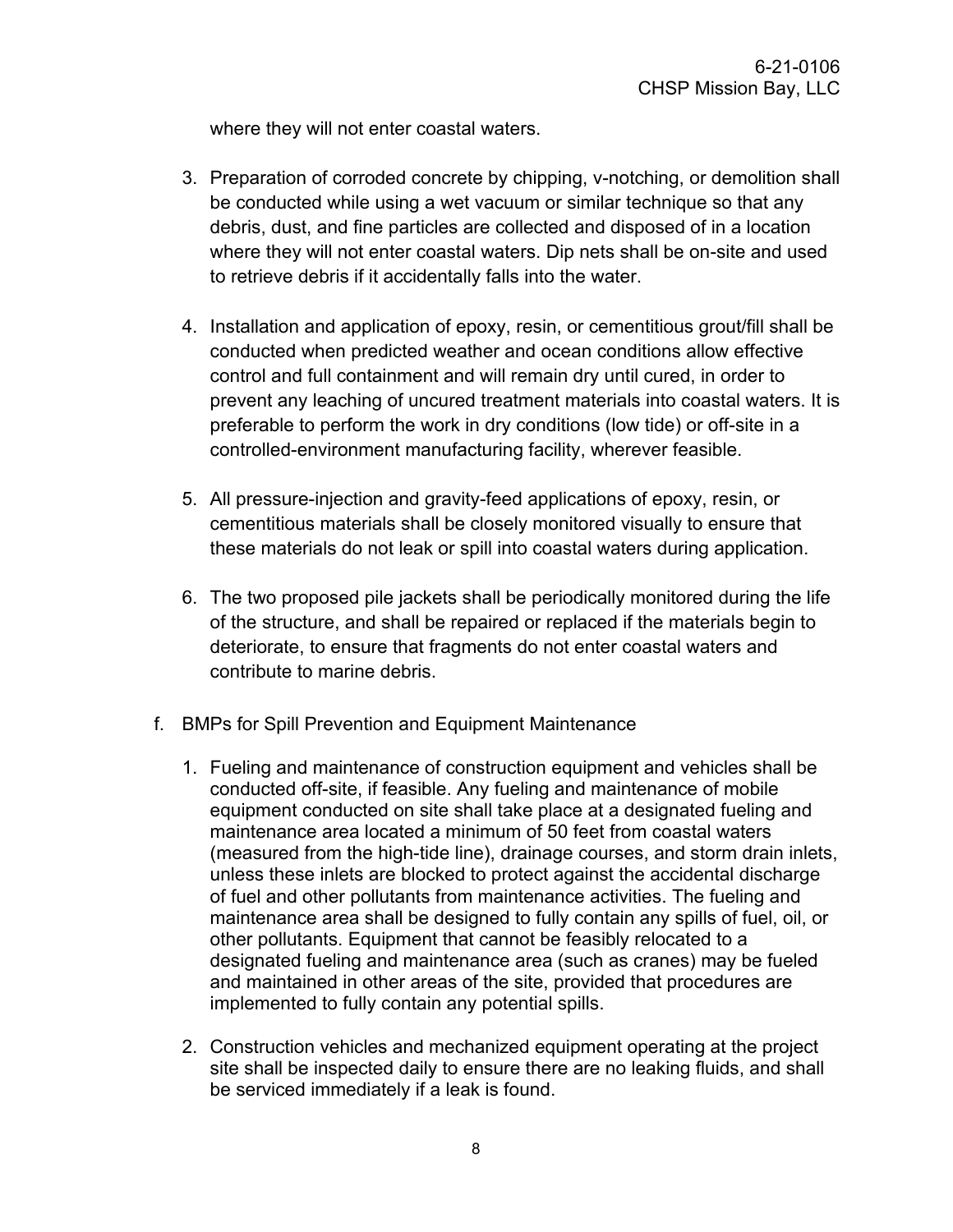#### 6-21-0106 CHSP Mission Bay, LLC

- 3. Equipment, machinery, and vehicles shall be washed only in designated areas specifically designed to contain runoff and prevent discharges into coastal waters. Thinners, oils, and solvents shall not be discharged into the sanitary sewer or storm drain systems.
- 4. Spill prevention and control measures shall be implemented to ensure the proper handling and storage of construction products or materials that may have adverse environmental impacts. The discharge of any construction products or materials into coastal waters shall be prohibited.
- 5. Leaks or spills of fuel, oil, grease, lubricants, hydraulic fluid, chemicals, preservatives, paints, or other construction products or materials shall be immediately contained on-site and disposed of in an environmentally-safe manner as soon as feasible.
- f. BMPs for Stockpile and Debris Management
	- 1. All demolition and construction materials, equipment, debris, and waste shall be properly stored and contained, and shall not be placed or stored where they may be subject to wave, wind, rain, or tidal dispersion, to prevent pollutants from entering coastal waters, drainage courses, and the storm drain system.
	- 2. All stockpiles, construction materials, and demolition debris shall be enclosed on all sides, covered during rain events, and not stored in contact with the soil, and shall be located a minimum of 50 feet from coastal waters (measured from the high-tide line), drainage courses, and storm drain inlets.
	- 3. A dedicated concrete washout area shall be located a minimum of 50 feet from coastal waters (measured from the high-tide line), drainage courses, and storm drain inlets, unless these inlets are blocked to protect against the accidental discharge of concrete washwater. The washout area shall be designed to collect and retain all concrete washwater and solids in a leakproof container.
- **3. Future Development.** This permit is only for the development described in coastal development permit no. 6-21-0106. Except as provided in Public Resource Code section 30610 and applicable regulations, any future development as defined in Public Resource Code section 30106, including elimination of sportfishing, shall require an amendment to this permit from the California Coastal Commission or shall require an additional coastal development permit from the California Coastal Commission or from the applicable certified local government.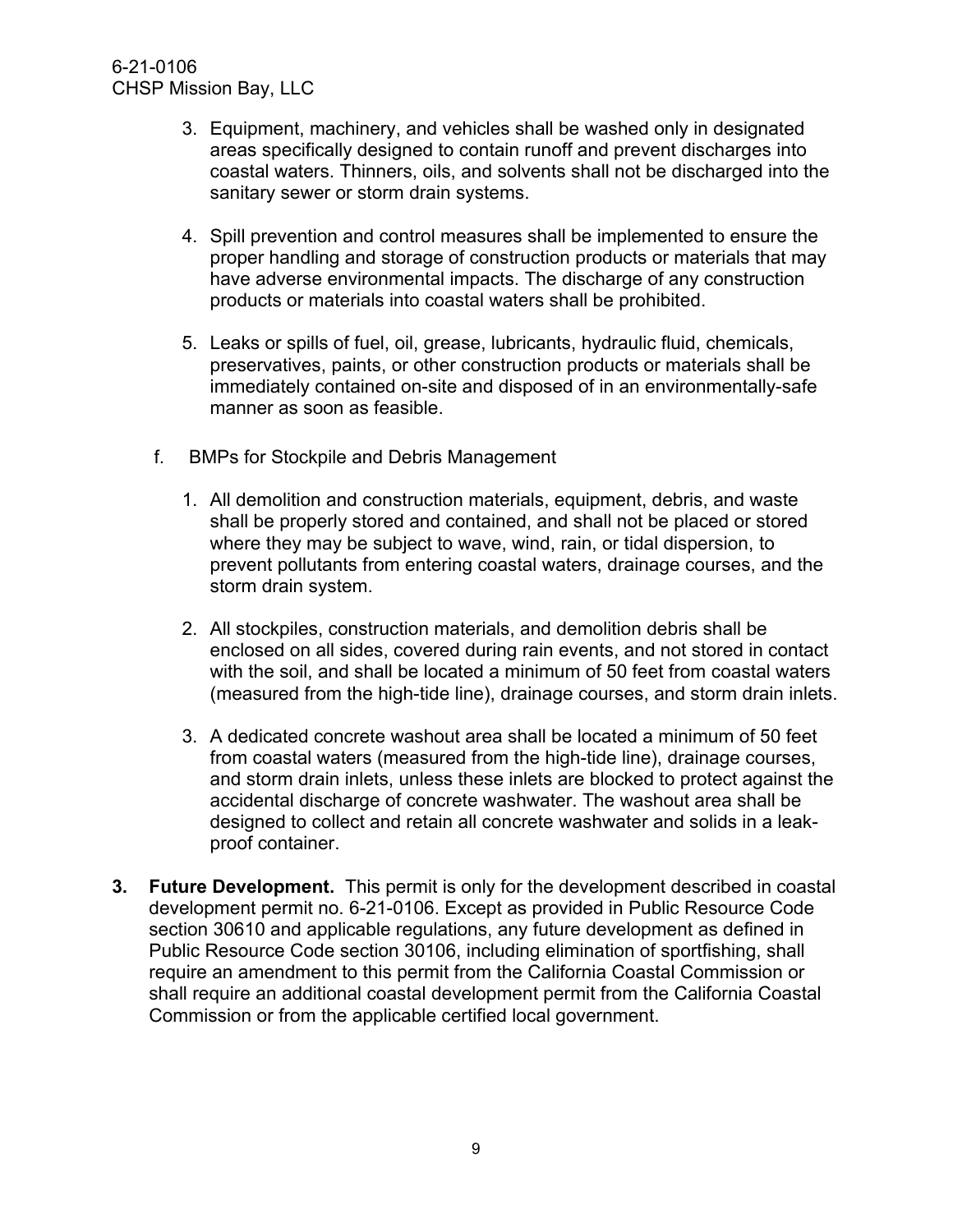# <span id="page-9-0"></span>**IV. FINDINGS AND DECLARATIONS**

#### <span id="page-9-1"></span>**A. Project Description and Background**

The Hyatt Regency Mission Bay Spa and Marina ("Hyatt") is a 19-acre leasehold encompassing land and water area along Quivira Basin in southwest Mission Bay Park, in the city of San Diego [\(Exhibit 1\)](https://documents.coastal.ca.gov/reports/2022/6/Th8b/Th8b-6-2022-exhibits.pdf). The Hyatt is one of several commercial leases within Mission Bay Park offering overnight accommodations to visitors. The overall resort complex consists of an 18-story guestroom tower (274 rooms), Bay I and Bay II buildings (88 guest rooms), a marina building (75 guest rooms), surface parking lots, a parking structure, a marina, restaurants, lounges, a fitness area, meeting and banquet rooms, and a courtyard pool area. A total of 438 guestrooms are currently provided, approximately 548 parking spaces exist on the leasehold, and the 189-slip marina and commercial dock accommodate sport fishing, boat rentals and sales, slip rentals, and transient occupancy slips.

The majority of the Hyatt resort complex was developed prior to passage of the Coastal Act, but the Commission has approved several permits over the years for the site.

- CDP No. F5544 to enclose approx. 1,600 sq. ft. of restaurant patio.
- CDP Nos. F7279 & F9579 to add two tennis courts, fences, sidewalks, low walls, and landscaping.
- CDP No. 6-86-201-W to enclose approximately 300 sq. ft. of patio area.
- CDP No. 6-86-376 for a 3-story, 76-room addition and 78 parking spaces.
- CDP No. 6-91-180 for temporary facilities related to the America's Cup.
- CDP No. 6-97-109 to add approx. 7,000 sq. ft. to an existing 8,000 sq. ft. ballroom.
- CDP No. 6-98-083 to demolish and replace the 33,549 sq. ft. 192-slip dock and marina space with a 46,744 sq. ft. 179-slip dock and marina space, including a sportfishing dock.
- CDP No. 6-06-095 to convert a portion of the existing fitness facility and meeting rooms to three guest rooms, convert a portion of the existing restaurant into a spa, convert a meeting room into a fitness area, remove two meeting rooms and a guest room, and construct an 18-ft. tall water slide.
- CDP No. 6-08-113 to install a floating dock to rent personal watercraft to guests and the general public. The staff report for this permit notes that sportfishing would continue at the commercial dock. Special Condition No. 1 requires a future coastal development permit for any change in use.
- CDP No. 6-12-085-W to remove and repair deteriorated concrete from inwater pilings under the existing restaurant.
- CDP No. 6-18-0215 to convert suites into hotel rooms and restripe onsite parking.

The Hyatt proposes to replace decking, replace seven deteriorated wood beams, and install two pile jackets at the Red Marlin restaurant; repair existing pile caps at the Red Marlin, Stay Fit, and Market Mission Bay buildings; and remove decking, install new plywood, and reinstall decking at the commercial dock [\(Exhibits 2 and 3\)](https://documents.coastal.ca.gov/reports/2022/6/Th8b/Th8b-6-2022-exhibits.pdf).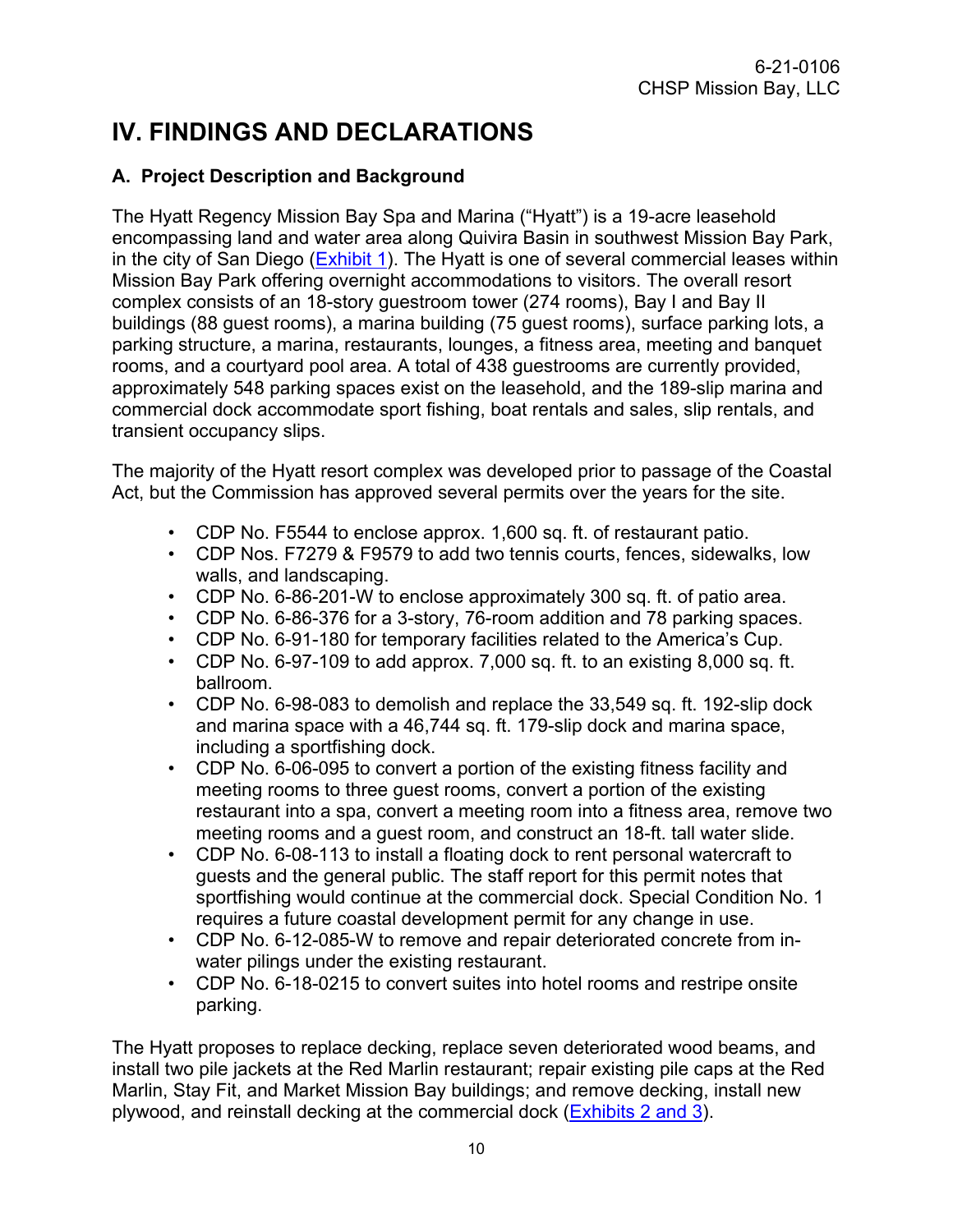6-21-0106 CHSP Mission Bay, LLC

Mission Bay Park is a public aquatic park built primarily on tidelands granted to the City of San Diego. The project site is located between the first coastal roadway and the sea (in this case, Mission Bay). Public lateral access is available along most of the Mission Bay shoreline, including through the subject commercial leasehold along the water's edge. A public walkway runs along the bay side of the resort complex providing access to the marina, commercial dock, and three overwater structures (Red Marlin restaurant, Stay Fit, and Market Mission Bay). Pedestrian and bicycle traffic can also use the adjacent public street, Quivira Road, and there are public parking lots across the street from the Hyatt to the west and north.

Construction will last approximately ten weeks and equipment will be staged in employee parking spaces within the Hyatt leasehold adjacent to the Red Marlin restaurant [\(Exhibit 4\)](https://documents.coastal.ca.gov/reports/2022/6/Th8b/Th8b-6-2022-exhibits.pdf). Public access along the Red Marlin walkway and commercial dock will temporarily be impacted during construction. The public walkway outside of Red Marlin will be unavailable during the anticipated ten-week construction phase for the Red Marlin deck repairs. The commercial dock will not be accessible during the anticipated one-week phase for the dock repairs. Public access along the boardwalk adjacent to the Stay Fit and Market Mission Bay buildings will remain available during construction. Once completed, the proposed repair and maintenance of the overwater structures and commercial dock will not change the current patterns of public access to and through the site. In order to prevent employees or customers from using the adjacent public parking spaces during construction, **Special Condition #1** requires the applicant to submit final plans that include a construction staging plan directing employees and customers where to park within the Hyatt leasehold during construction.

The applicant proposes to use preservative-treated wood for the repairs. The use of preservative-treated wood in overwater and in-water structures has the potential to adversely impact water quality and aquatic species, especially in areas with a low water circulation rate (such as harbors and marinas). To avoid adverse impacts to water quality from the proposed use of preservative-treated wood, **Special Condition #2** requires the applicant to minimize the amount of preservative in wood that may leach into coastal waters and implement best management practices (BMPs) for use of treated wood. Construction activities in, over, or near coastal waters have the potential to adversely impact water quality. To avoid such impacts, **Special Condition #2** further requires BMPs for overwater and in-water demolition and construction, repair of piles, spill prevention and equipment maintenance, and stockpile and debris management.

The proposed work will not change the existing overwater coverage nor will it disturb the seafloor. A survey submitted by the applicant did not find any eelgrass or Caulerpa taxifolia in the project vicinity. Therefore, no adverse impacts to marine habitats are anticipated.

Staff has received inquiries in the past alleging that sportfishing was no longer being offered at the Hyatt's commercial dock inconsistent with Special Condition No. 1 of 6- 08-113. Sportfishing is a form of recreational fishing, which is recognized and protected by Section 30234 of the Coastal Act. Sportfishing operations typically offer partial or full day fishing trips to the public for a fraction of the cost of owning and maintaining a boat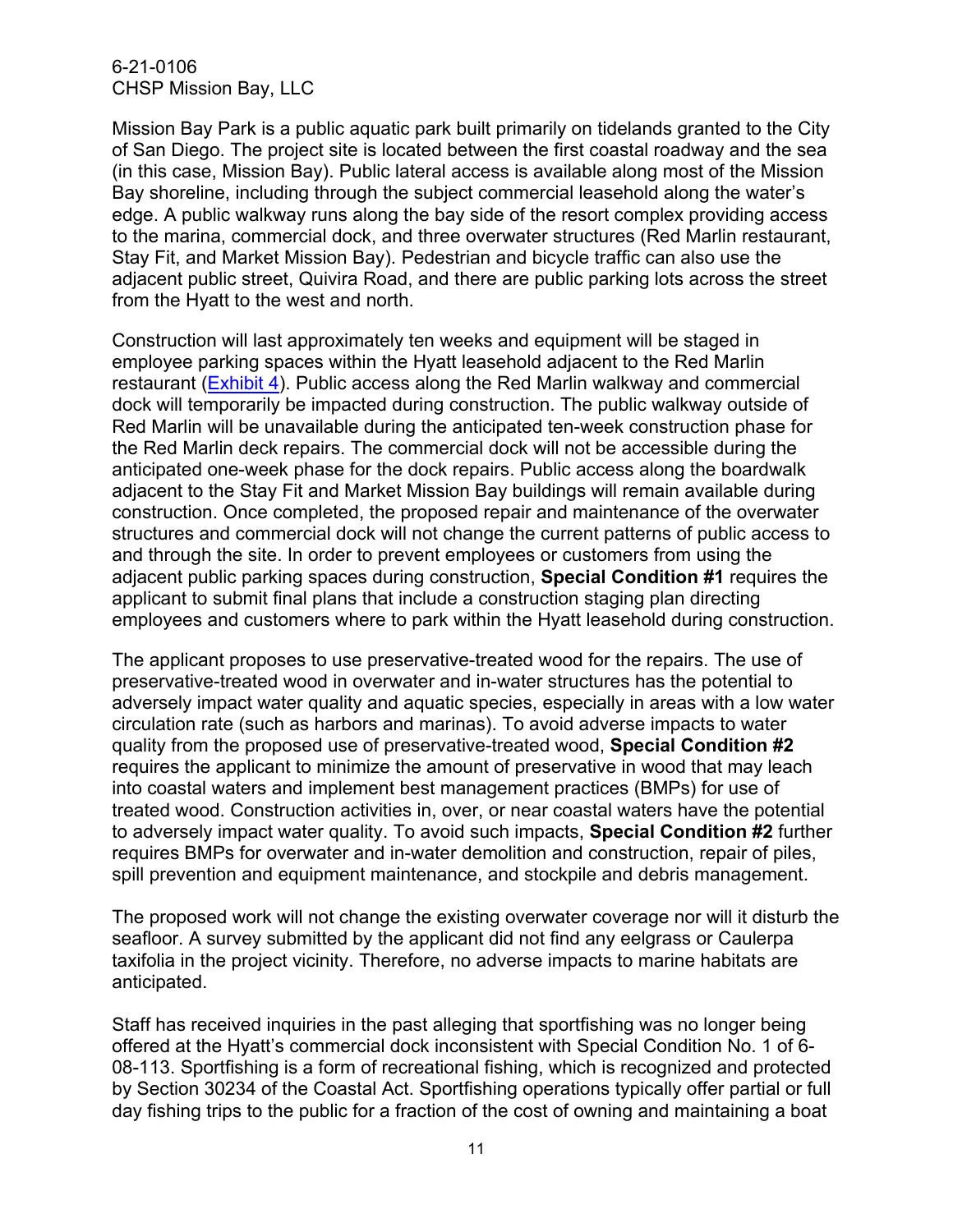and fishing equipment. Thus, sportfishing offers a more affordable opportunity for the public to participate in recreational fishing. In addition, it offers recreational opportunities supported by Section 30210. Although the tenants at the commercial dock have changed over time, the applicant has provided evidence that there is a sportfishing company that currently operates out of the commercial dock, in addition to other companies offering recreational opportunities such as whale watching. Because sportfishing is still being offered at the dock, there has not been a change in intensity of use from the initially approved project with respect to sportfishing. **Special Condition No. 3** places the permittee on notice that only the work explicitly described in this permit is authorized, and that future development, including a change in use, will require Commission review and approval through a coastal development permit. A change in use that would increase required parking or convert existing commercial recreational uses of the dock to private uses would constitute a change in intensity of use that requires a coastal development permit. The applicant should consult with Commission staff to determine whether any proposed change in use, including eliminating sportfishing from the commercial dock, would require a permit.

Mission Bay Park is an area of both original and deferred certification, where the Commission retains jurisdiction and Chapter 3 policies of the Coastal Act are the standard of review. The Commission has certified the Mission Bay Park Master Plan as the LUP for Mission Bay Park and uses the Master Plan as guidance.

#### <span id="page-11-0"></span>**B. Biological Resources**

Coastal Act policies 30240 and 30251 restrict the alteration of natural landforms and protects sensitive habitats. Section 30231 of the Coastal Act requires that coastal waters are protected and runoff minimized.

The proposed development will not have an adverse impact on any sensitive habitat, and, as conditioned, will not result in erosion or adverse impacts to water quality, as adequate temporary erosion controls (construction BMPs) will be provided. Thus, the project is consistent with the resource protection policies of Chapter 3 of the Coastal Act.

#### <span id="page-11-1"></span>**C. Public Access/Parking**

As conditioned, the proposed development will not have an adverse impact on public access to the coast or to nearby recreational facilities. As conditioned, the proposed development conforms to Sections 30210 through 30214, Sections 30220 through 30224, Section 30252 and Section 30604(c) of the Coastal Act.

#### <span id="page-11-2"></span>**D. Unpermitted Development**

Staff has identified unpermitted development within the Hyatt leasehold that includes, but may not be limited to, the placement of two event tents in the western parking lot, displacing parking spaces for the resort, without a coastal development permit. Staff informed the entity that manages the Hyatt by contract, CHSP TRS Mission Bay LLC, which is an entity under the same umbrella company as the applicant for this project,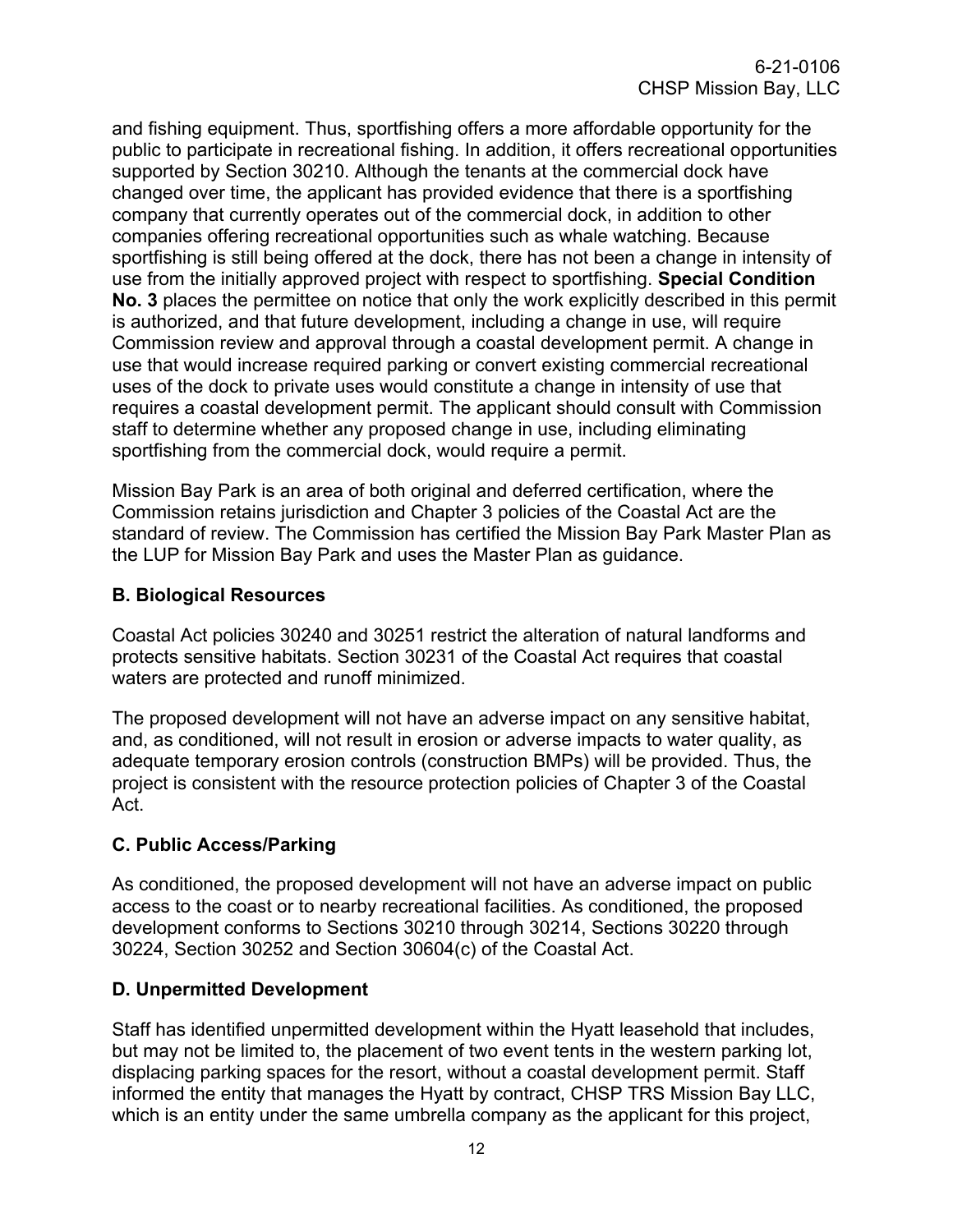6-21-0106 CHSP Mission Bay, LLC

that the tents are unpermitted. CHSP TRS Mission Bay LLC has submitted a separate application (CDP Application No. 6-22-0185) requesting after-the-fact authorization of the tents, and the application is currently being reviewed by staff. The applicant is not proposing to include the unpermitted tent structure in this application, and thus, violations remain on the site that will not be addressed by the Commission's action on this application. Consideration of the application by the Commission has been based solely upon the Chapter 3 policies of the Coastal Act. Approval of the permit does not constitute a waiver of any legal action with regard to this violation of the Coastal Act that may have occurred; nor does it constitute admission as to the legality of any development undertaken on the subject site without a coastal development permit.

#### <span id="page-12-0"></span>**E. Local Coastal Planning**

The LUP for the Mission Bay Park LUP segment of the City of San Diego LCP was certified on May 11, 1995, but no implementation plan has been developed as yet, and Chapter 3 of the Coastal Act remains the legal standard of review. As conditioned, the proposed development is consistent with Chapter 3 of the Coastal Act and with the certified Land Use Plan for the area. Approval of the project, as conditioned, will not prejudice the ability of the local government to prepare a Local Coastal Program that is in conformity with the provisions of Chapter 3.

#### <span id="page-12-1"></span>**F. California Environmental Quality Act**

Section 13096 of the Commission's Code of Regulations requires Commission approval of Coastal Development Permits to be supported by a finding showing the permit, as conditioned, to be consistent with any applicable requirements of the California Environmental Quality Act (CEQA). Section 21080.5(d)(2)(A) of CEQA prohibits a proposed development from being approved if there are feasible alternatives or feasible mitigation measures available which would substantially lessen any significant adverse effect which the activity may have on the environment. The City of San Diego found the proposed project to be exempt.

The proposed project has been conditioned in order to be found consistent with the Chapter 3 policies of the Coastal Act. Mitigation measures, including conditions addressing water quality will minimize all adverse environmental impacts. As conditioned, there are no feasible alternatives or feasible mitigation measures available which would substantially lessen any significant adverse impact which the activity may have on the environment. Therefore, the Commission finds that the proposed project is the least environmentally-damaging feasible alternative and can be found consistent with the requirements of the Coastal Act to conform to CEQA.